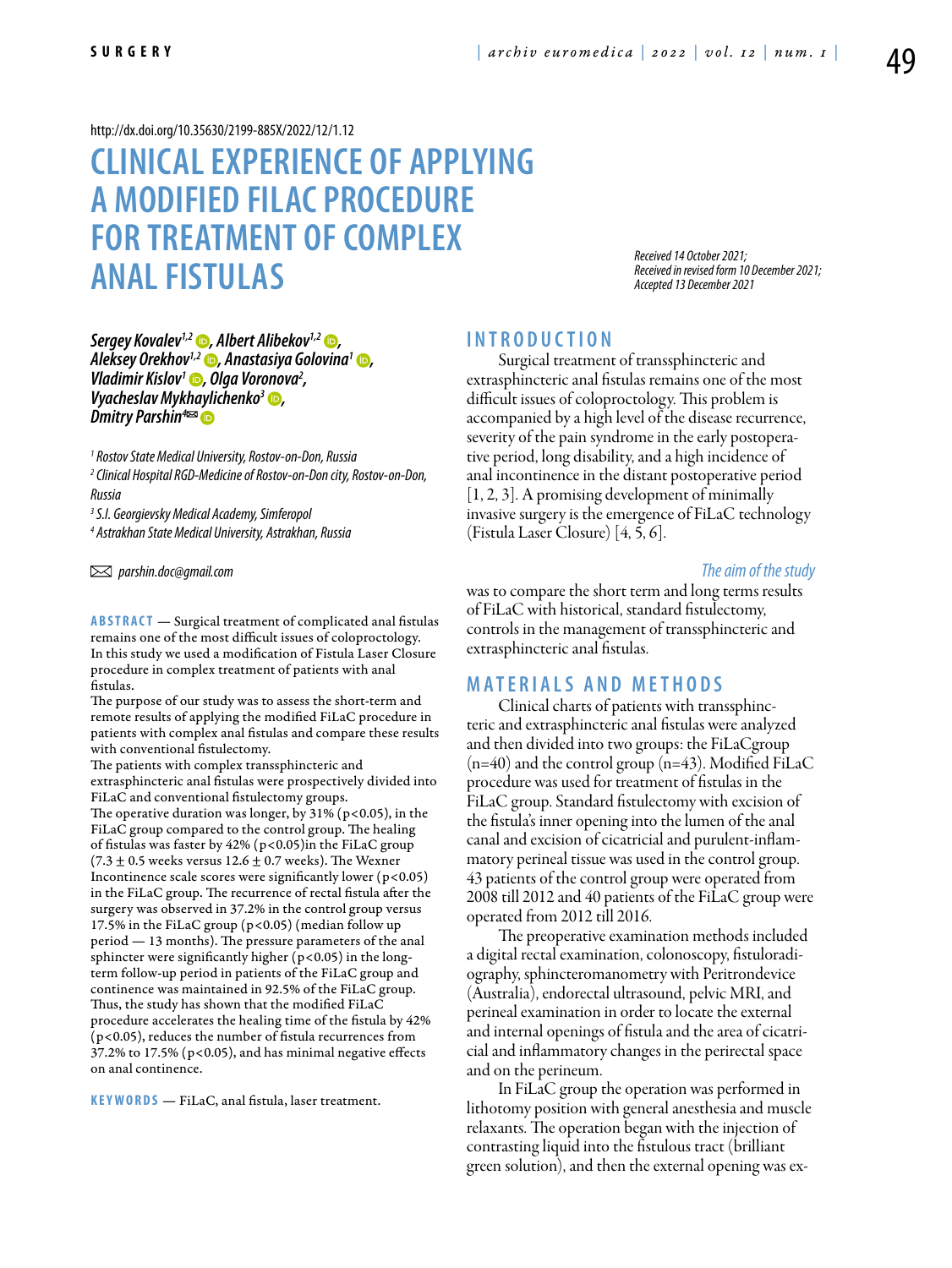cised by the fringing incision (incision that surrounds the external fistulous opening, O-shaped), the main fistula tract was detected in the operating wound and transected at a distance of 0,5 cm from the entrance to the anal sphincter mass. Additional fistulous tracts and purulent cavities were drained by separate point incisions through every 2 cm taking into account the data of endorectal ultrasound and MRI (Fig. 1). Latex drains were placed through the point incisions. The fistula was catheterized by the laser fiber FiLaC Fistula Probe (Fig. 2, 3). Then laser coagulation of the sphincter portion of the fistula by the laser with a wavelength of 1470 nm, 12 W power, in a continuous wave mode, with a total energy of 100 Jper cm was performed, achieving ablation and decontamination of the fistula, without damaging the anal sphincter and fibrous sheath of the fistula. The internal opening was sewn with interrupted stitches with Vicryl 2.0.



*Fig.1. MRI of the fistula tract*



*Fig. 2. Catheterization of fistula by FiLaC Fistula Probe*

In the control group, the operation was performed in lithotomy position with general anesthesia. Then the external opening was excised by the fringing



*Fig. 3. Catheterization of fistula by FiLaC Fistula Probe*



*Fig. 4. Fibrous capsule of the fistula after the exposure of laser with a 12W power, 100 J/cm energy. X400. Hematoxylin-eosin. 1 — coagulation edema and defibration of structures of the internal part of the fistulous tract*

*2 — the external part of the fistulous tract remains intact*

incision, continuing the access perianally along the entire extent of the cicatricial-inflammatory tissues of the perineum using mono- and bipolar coagulation, then removing all additional fistula tracts and excising the internal aperture of the fistula tract into the lumen of the anal canal. The internal opening was closed by Z-shaped absorbable suture.

When the fistula was spread through the puborectal muscle, a silicon filament loop Ethicon 1.1 was additionally inserted through the fistulous tract to the internal opening and tightened after dissecting its mucosa below the inner fistula opening saving a deep portion of the anal sphincter and the puborectal muscle. The cutaneous edges of the perineal wound were sewn to the underlying tissues by Vicryl 1.0 filament, leaving the wound open for the secondary healing in a form of a triangle or trapezium facing the perineum. Tamponing of the wound was not used, as we preferred frequent baths, irrigation with antiseptics, ultrasonic cavitation of the wound.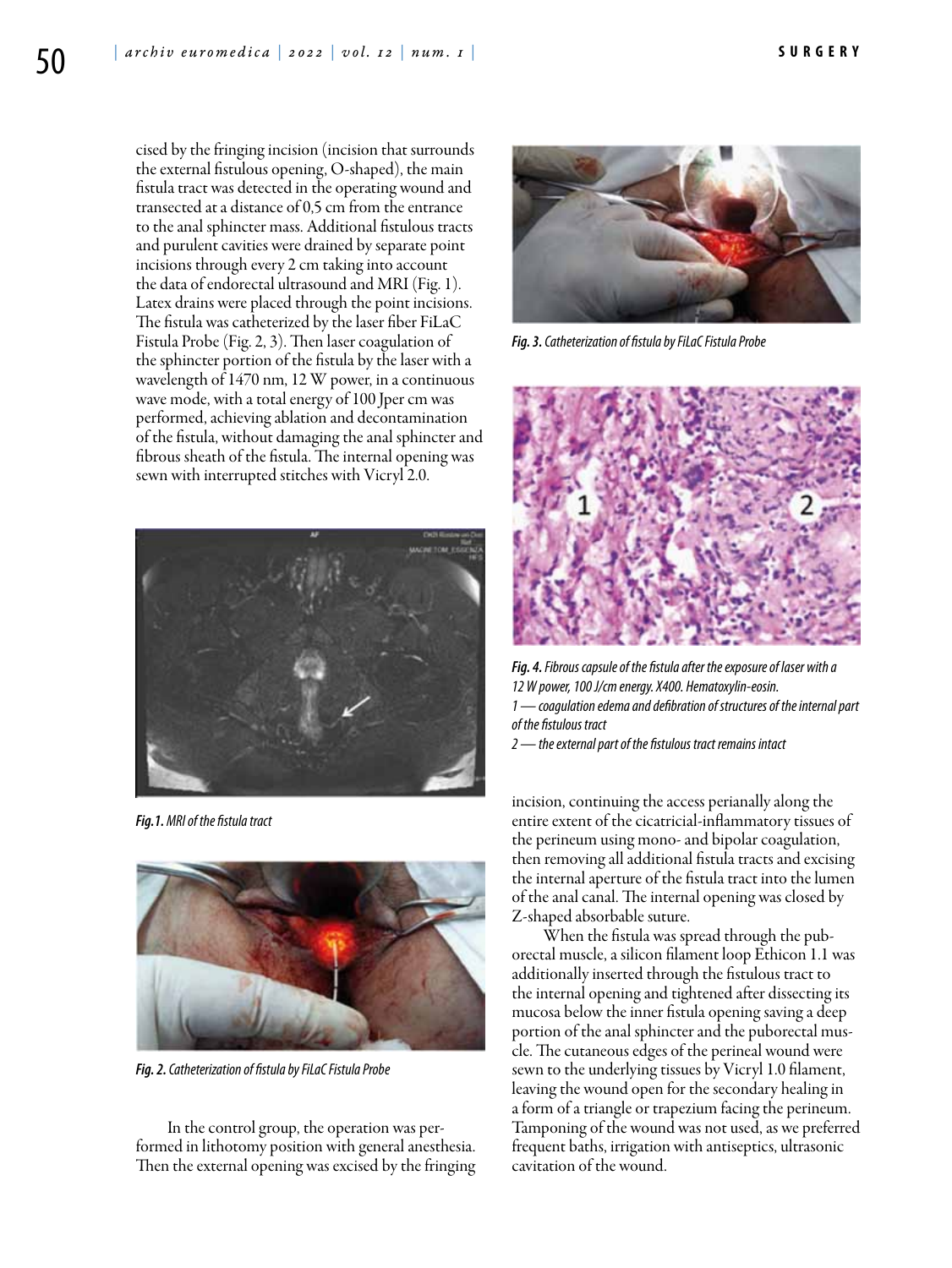*Table 1. Initial characteristic of patients in both clinical groups.*

| Index                                                                                                                                                                                                                | FiLaC group $(n=40)$                                                                                    | Control group (n=43)                                                                                    |
|----------------------------------------------------------------------------------------------------------------------------------------------------------------------------------------------------------------------|---------------------------------------------------------------------------------------------------------|---------------------------------------------------------------------------------------------------------|
| Men, abs. $(\%)$                                                                                                                                                                                                     | 31 (77.5%)                                                                                              | 30 (70%)                                                                                                |
| Women, abs. (%)                                                                                                                                                                                                      | 9(22.5%)                                                                                                | 13 (30%)                                                                                                |
| Age, years ( $M \pm m$ )                                                                                                                                                                                             | $44.5 \pm 1.8$                                                                                          | $47.6 \pm 2.1$                                                                                          |
| Type of fistula:<br>- complextranssphincteric<br>- extrasphincteric III grade of complexity<br>- extrasphincteric IV grade of complexity                                                                             | 9(22.5%)<br>26 (65%)<br>5 (12.5%)                                                                       | 11 (25.6%)<br>28 (65.1%)<br>4(9.3%)                                                                     |
| Number of previously operated patients, abs. (%)                                                                                                                                                                     | 25 (62.5%)                                                                                              | 22 (51.2%)                                                                                              |
| Diabetes mellitus, abs. (%)                                                                                                                                                                                          | 7 (17.5%)                                                                                               | 6(14%)                                                                                                  |
| Obesity, abs. (%)                                                                                                                                                                                                    | 9(22.5%)                                                                                                | 10 (23.3%)                                                                                              |
| Initial results of sphincterotonometry, mmwg.<br>• at rest<br>- operated previously<br>- non-operated previously<br>- summary<br>• when straining<br>- operated previously<br>- non-operated previously<br>- summary | $49.3 \pm 1.6$<br>$65.2 + 2.3$<br>$57.6 \pm 2.0$<br>$77.5 \pm 1.9$<br>$109.4 \pm 1.5$<br>$83.6 \pm 1.1$ | $48.2 \pm 1.8$<br>$63.1 \pm 2.7$<br>$59.4 \pm 2.2$<br>$76.2 + 2.4$<br>$104.7 \pm 1.3$<br>$89.5 \pm 1.4$ |
| ScoresontheWexnerscale:<br>- operated previously<br>- non-operated previously<br>- summary<br>Fecal incontinence (operated previously patients)                                                                      | $7.3 \pm 0.3$<br>$2.1 \pm 0.6$<br>$5.2 + 0.5$                                                           | $8.1 \pm 0.4$<br>$2.0 + 0.2$<br>$5.4 \pm 0.4$                                                           |
| 1 stage, abs. $(\%)$<br>2 stage, abs. (%)                                                                                                                                                                            | 2(5%)<br>1(2.5%)                                                                                        | 2(4.7%)                                                                                                 |

The general characteristics of patients in clinical groups are presented in Table 1.

Patients of the FiLaCand control groups by age, sex, severity of the underlying disease, type and complexity of rectal fistulas, concomitant pathology, and previous surgical interventions did not differsignificantly  $(p > 0.05)$ .

The duration of follow-up of patients was 6–28 months (mean 14.3  $\pm$  2.6 months)in theFiLaCgroup, 10–36 months (an average of 14.3  $\pm$  2.6 months)in the control group.Short- and long-term results of treatment in the FiLaC and control group were compared to each other using the Mann-Whitney test whileassessing the quantitative indices and the Pearson criterion with the Yates correction for continuity while comparing qualitative parameters with the Statistica 10.0 program.

### **RESULTS AND DISCUSSION**

 Characteristics of the intraoperative and early postoperative period in patients of both clinical groups are presented in Table 2. Fig. 5, 6, and 7 demonstrate the appearance of postoperative wound at 1, 2 and 6 months after the surgery, respectively.

The Wexner Incontinence scale scores were significantly lower (p <0.05) in the Fi-LaCgroup (Table 3). This fact evidences that the usage of the FiLaC technique allows keeping anal sphincter muscles intact, avoiding incontinence. The parameters of anometry had recovered up to the initial value in the patients of the FiLaC group in the long-term period. At the same time, in the control group these parameters decreased in comparison with the initial values (Fig. 8). In 92.5%, continence was preserved in the FiLaC group. In the control group 6 previously operated patients noticed deterioration of the anal continence.

As witnessed by recent publications minimally invasive methods of anal fistula treatment have been rapidly adopted by proctologists. However, long-term results have showed a high incidence of fistula recurrence, up to 40–50%. Due to the convoluted fistulous tract, the need to remove additional fistulous tracts and cicatrical-inflammatory changes of perineal tissues, minimally invasive methods of treatment are limitedly used in grade III–IV anal fistulas.

Despite of advanced multiple methods of surgical treatment for rectal fistulas as fistulotomy, fistulectomy, cutting seton, advanced flap, minimally invasive methods with the use of fibrin glue, collagen implant ("Fistula plug"), isolating biomaterials, VAAFT and so on, not a single treatment has been found satisfactory. Minimally invasive methods are expensive and do not exclude relapses in the longterm postoperative period [7, 8].

Currently, endorectal advanced mucosal-submucosal flap continues to be a method of choice for the treatment of complex (transsphincteric, extrasphincteric and suprasphincteric) fistulas, supplemented in some cases by setons. Necrosis of the flap, anal incontinence, and fistula recurrence of 30–40% are risks of the flap repair [9, 10, 11].

In our series, the FiLaCoperation duration was greater than the control by  $31\%$  (p<0.05), the patients took non-opioid analgesics less time on average ,the healing of fistulas was faster in the FiLaC group compared with the control group. The frequency of bleeding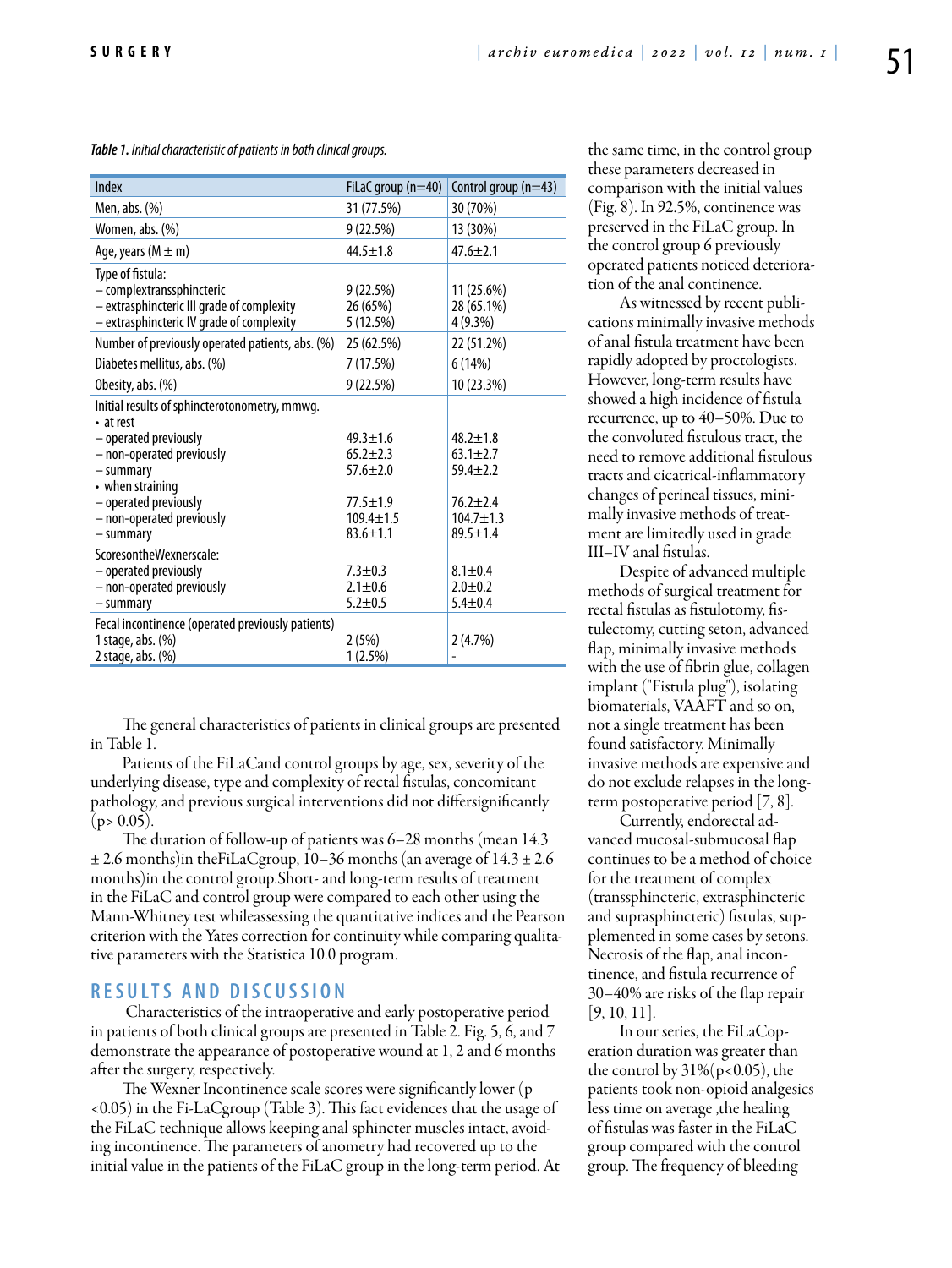| <b>Index</b>                                                       | Statistic value     | FiLaC group $(n=40)$ | Control group $(n=43)$ | p       |
|--------------------------------------------------------------------|---------------------|----------------------|------------------------|---------|
| Operation duration, min                                            | $M \pm m$           | $42.9 \pm 2.4$       | $32.7 \pm 2.9$         | < 0.05  |
|                                                                    | [Min-Max]           | $25 - 65$            | $20 - 80$              |         |
| Duration of analgesics course in the postoperative<br>period, days | M±m                 | $2.3 \pm 0.4$        | $7.2 \pm 0.5$          | < 0.001 |
|                                                                    | [Min-Max]           | $0 - 10$             | $3 - 30$               |         |
| Duration of fistula healing, weeks                                 | $M \pm m$           | $7.3 + 0.5$          | $12.6 \pm 0.7$         | < 0.001 |
|                                                                    | [Min-Max]           | $4 - 15$             | $8 - 20$               |         |
| Bleeding in early postoperative period (0-5 days)                  | <b>Total number</b> |                      | 2                      | >0.05   |
|                                                                    | $\%$                | 2.5                  | 4.7                    |         |
| Bleeding in the remoteperiod (6-30 days)                           | <b>Total number</b> | ۰                    | 3                      |         |
|                                                                    | $\%$                |                      | 7.0                    |         |
| Total number of bleedings                                          | Total number        |                      | 5                      | >0.05   |
|                                                                    | $\%$                | 2.5                  | 11.7                   |         |
| Septic complications                                               | Total number        | 5                    | 7                      | >0.05   |
|                                                                    | %                   | 12.5                 | 16.3                   |         |

*Table 2. Characteristics of intraoperative and early postoperative period in patients of both clinical groups*



*Fig. 5. The appearance of postoperative wound in a month after the operative intervention*



*Fig. 7. The appearance of postoperative wound in 6 months after the operation*



*Fig. 6. The appearance of postoperative wound in 2 months after the operation*

and septic conditions did not differ in the two groups at the postoperative stage. The relapse of rectal fistula after the surgery was observed in 37.2% in the control

group versus 17.5% in the Fi-LaC group. The pressure parameters of the anal sphincter were significantly higher in the long-term follow-up period in patients of the FiLaC group than in the control group, both in previously operated and non-operated patients, at rest and under straining.

With the use of the FiLaC technique, patients can be treated in an outpatient setting. Due to the absence of damage of the anal mucosa, the technique does not cause pain, rectal bleeding and stricture of the anal canal in the postoperative period. The lack of an individual approach to the choice of the laser energy densities can lead not to ablation of the fistulous tract only, but also to the destruction of its fibrous capsule, which can hinder the formation of a reliable scar in the area of the internal fistula outlet, and cause a relapse of the disease [12].

The use of the described technique does not make performing the operation more complicated. But at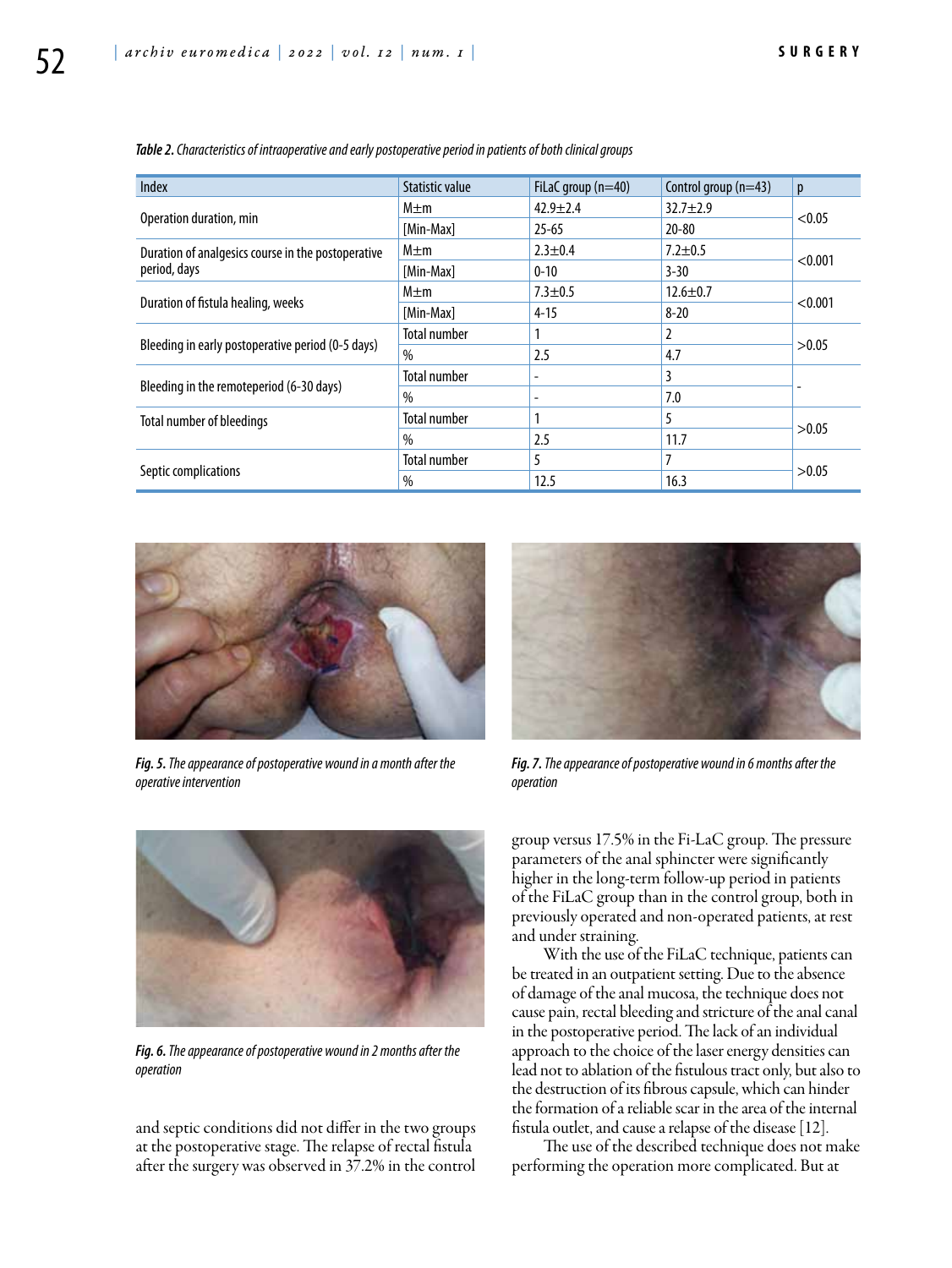

*Fig. 8. Changes in the parameters of sphincterometry of the rectum in the remote postoperative period in comparison with the baseline values before surgery in patients of the FiLaC and control groups at rest and with straining effort.*

*\* — significant differences in comparison with the initial values for p <0.05*

method enables to avoid postoperative rectal bleeding, does not affect the function of anal sphincter and accelerates the fistula healing time by 42% compared to the control group with the traditional operating technique. A reduced frequency of relapses in the FiLaC group — 17.5% versus 37.2% in the control group evidences the relevance of the technique.

In some cases, the main technical difficulties arise in case of a narrow fistulous tract when searching for the main tract at the site of perforation of the anal sphincter, as well as its catheterization with a laser light guide. We encountered such a situation in 6 cases, relapses of fistula were observed in 5 patients.

### **C o n cl u s i o n**

This study of short-term and long-term results of treatment of III–IV complexity grade transsphincteric and extrasphincteric fistulas using modified FiLaC technology suggests it may have advantages over standard fistulectomy.

## **C ONFLICT OF INTEREST**

The authors declare no conflict of interest.

| <b>Index</b>                                                                                                                                                                                                               | <b>Statistic value</b> | FiLaC group $(n=40)$                                                                                  | Control group (n=43)                                                                                   | p                                                        |
|----------------------------------------------------------------------------------------------------------------------------------------------------------------------------------------------------------------------------|------------------------|-------------------------------------------------------------------------------------------------------|--------------------------------------------------------------------------------------------------------|----------------------------------------------------------|
| The Wexner scale scores:<br>- operated previously<br>- non-operated previously<br>- summary                                                                                                                                | $M \pm m$              | $7.5 \pm 0.4$<br>$2.2 \pm 0.3$<br>$5.3 + 0.6$                                                         | $10.6 + 0.5$<br>$5.4 \pm 0.1$<br>$8.9 \pm 0.4$                                                         | < 0.05<br>>0.05<br>< 0.05                                |
| Relapse of rectal fistula (6-36 months after<br>surgery)                                                                                                                                                                   | <b>Total number</b>    | 7                                                                                                     | 16                                                                                                     | < 0.05                                                   |
|                                                                                                                                                                                                                            | $\%$                   | 17.5                                                                                                  | 37.2                                                                                                   |                                                          |
| Initial results of sphincterotonometry, mmwg.<br>• at rest<br>- operated previously<br>- non-operated previously<br>- summary<br>$\cdot$ when straining<br>- operated previously<br>- non-operated previously<br>– summary | $M \pm m$              | $47.1 \pm 1.6$<br>$63.2 + 2.5$<br>$55.9 \pm 1.8$<br>$74.3 \pm 2.3$<br>$107.4 + 2.7$<br>$80.2 \pm 2.1$ | $30,1 \pm 1.5$<br>$51,6 \pm 2.8$<br>$42,6 \pm 2.0$<br>$51.1 \pm 1.9$<br>$89.3 + 2.2$<br>$65.7 \pm 2.6$ | < 0.05<br>< 0.05<br>< 0.05<br>< 0.05<br>< 0.05<br>< 0.05 |
| Absence of fecal incontinence                                                                                                                                                                                              | <b>Total number</b>    | 37                                                                                                    | 35                                                                                                     | >0.05                                                    |
|                                                                                                                                                                                                                            | $\%$                   | 92.5                                                                                                  | 81.3                                                                                                   |                                                          |
| Fecal incontinencestage 1                                                                                                                                                                                                  | <b>Total number</b>    | $\overline{2}$                                                                                        | 6                                                                                                      | >0.05                                                    |
|                                                                                                                                                                                                                            | $\%$                   | 5.0                                                                                                   | 14.0                                                                                                   |                                                          |
| Fecal incontinence stage 2                                                                                                                                                                                                 | <b>Total number</b>    | 1                                                                                                     | 2                                                                                                      | >0.05                                                    |
|                                                                                                                                                                                                                            | $\%$                   | 2.5                                                                                                   | 4.7                                                                                                    |                                                          |

*Table 3. Characteristics of the remote postoperative period in patients of both clinical groups*

the same time, it prolongs the operation time and requires the expensive laser equipment and radial laser fibers. The analysis of the short-term and long-term treatment re-sults in the FiLaC group shows that the

#### **R e f e r e n ce s**

GARG P, SONG J, BHATIA A ET AL. The efficacy of anal fistula plug in fistula-in-ano: a systematic review. Colorectal Dis. 2010:12(10):965–70.doi: 10.1111/j.1463-1318.2009.01933.x.